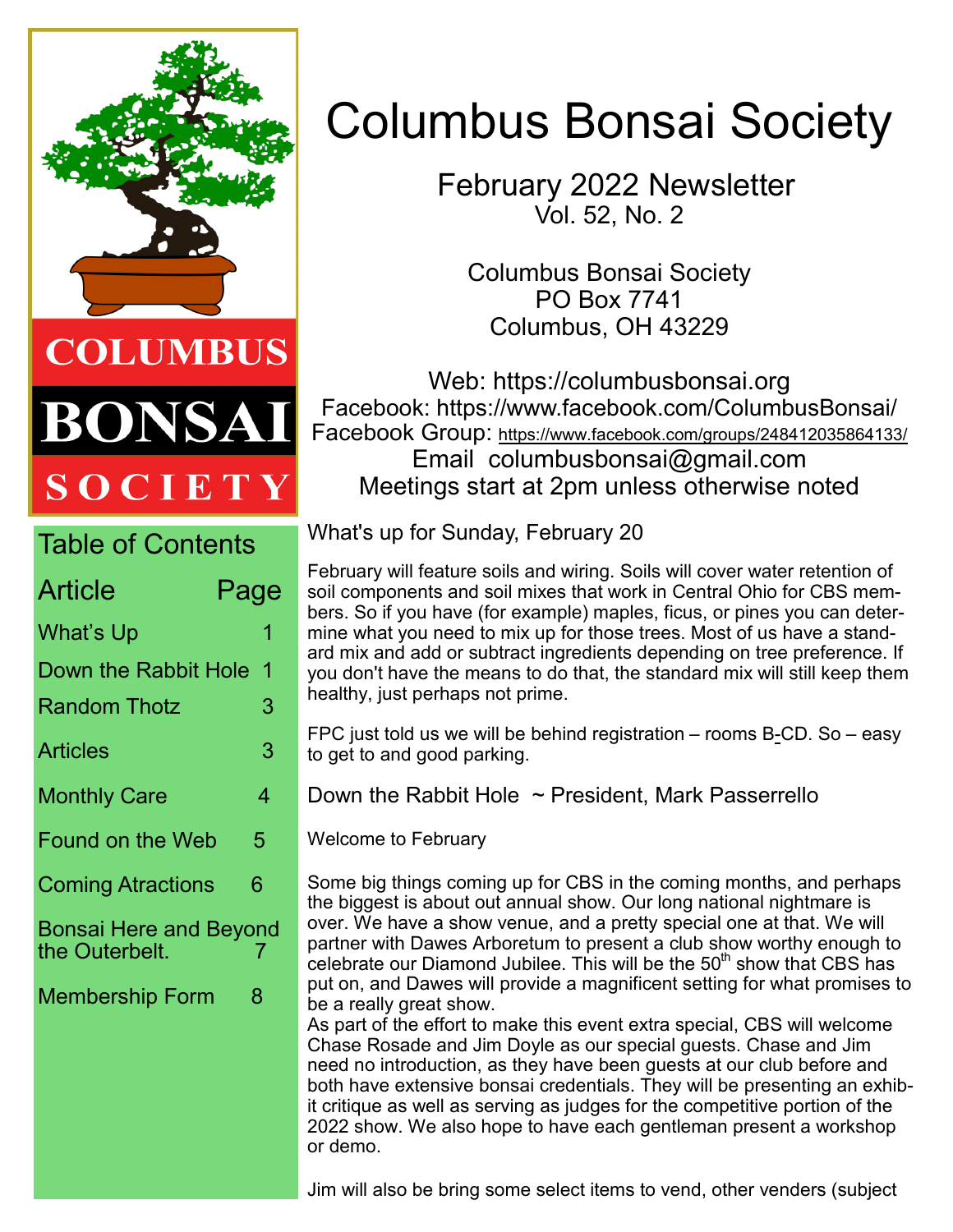#### Club Officers

Mark Passerrello President mpasserrello@rocketmail.com Jack Smith Past President jsmith4753@aol.com Rob Hoffman 1st Vice President rhoffman2382@gmail.com Ken Schoenfeld 2nd Vice **President** slschoenfeldsandy@yahoo.com Amy Mourot Treasurer amourot@aol.com Wendy Mizanin secretary wendymiz1@att.net Kevin Faris 1st Year Director kevinfarispnwbonsai@gmail.com Brent Douglas 2nd year Director Brentworkster@gmail.com Ralph Landers 3rd year Director ralph@1pse.com Ken Schoenfeld Tree Curator slschoenfeldsandy@yahoo.com Zack Clayton Newsletter Editor zclayton@yahoo.com Daniel White, Web Master Cable22001@gmail.com Ryan Huston Librarian Ry2tree2@gmail.com Columbus Bonsai Club email columbusbonsai@gmail.com

to change) will be Mark Fields, April Grigsby, Rob Hoffman, Ken Huth, and myself. Every vender has been invited to present a demo, so we intend to have lots of learning and bonsai info being shared. Watch for further plans as they are firmed up, and keep your calendars open. You wont want to miss this! Since Dawes is a bit farther away than we're used to, plans will shape up for car-pooling, group tree delivery and other methods to make sure everyone gets to participate. I have some excellent memories of bonsai shows held at Dawes. It's shocking to think that there was a vital, active club based there that could rival anything that was happening in Cleveland, Columbus or Cincinnati. Much of what energized the club there came from one person: Dawes staff member Aret Patznick. The Dawes club seemed to draw not just from Ohio, but West Virginia and Kentucky as well. Im pretty sure it was a Dawes show that was my first ever bonsai show, and at the Dawes gift shop that I bought my first real bonsai tool-a 'melon baller' that I still have (this was back in the good old days before shows had venders). It was at a Dawes show that I first came face to face with that wonderful Natal plum cascade, grown and styled by CBS founding father Max Puderbaugh, that now resides in Franklin Park Conservatory. It might have been the same show where I broke a cardinal rule and surreptitiously removed one fruit from a green island fig, hoping to start some seeds.

My hope is that the CBS show can bring back some of those glory days at Dawes and renew a bonsai presence in one of Central Ohio's premiere tree venues.

Some health updates on two long time CBS members. Treasurer Emeritus Richard "Doctor Dicky" Guervitz is currently staying at Paramount Senior Living on Maxtown Road. He's on the mend and says he's feeling better all the time. Also on the mend is former President Ken Schultz, who had some extensive heart by-pass surgery but is recovering well. Best wishes to both these bonsai veterans for speedy recoveries. A phone call, email or visit would be very welcome ( we are told).

Let me circle back to a show topic. If you've just read the paragraph above about Doyle and Rosade judging the show you might now be wondering: will this make it harder to get my tree in? I am I required to submit my tree for judging?

Simple answer there is no and no. The show committee will have to work out exactly how competition and judging will be organized, but I am committed to the principle that our club has always held to when running a show-every member who wants to show and has a live tree that they have put effort into has the chance to show. My thought is that a simple arrangement is to have treeS entered in one of two classes: competitive class or exhibition class.

Also, leading up to the show, count on having in-meeting opportunities to talk about showing trees and what it takes to get prepared. This is the  $50<sup>th</sup>$  show that CBS has produced, and we aim to make it the very best yet. We can achieve that level of excellence working together as a club, so help is always available if you have questions or want some advice.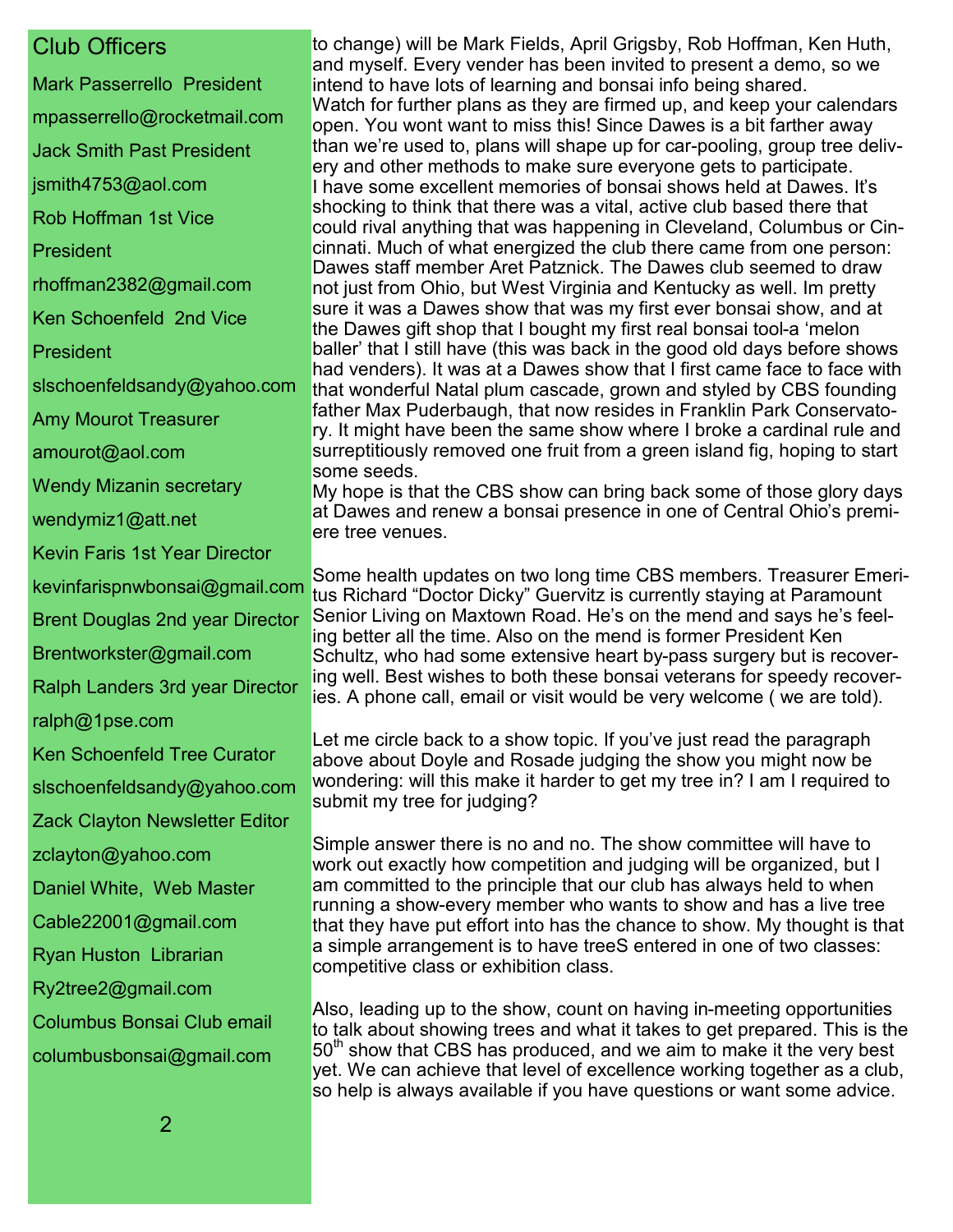#### Random Thotz ~ Zack Clayton

If you are new to keeping ficus and they are loosing, or have lost, their leaves do not despair. It is one of the ways the trees cope with indoor conditions and lighting changes. As long as the branches and twigs are plump and/or green, the tree is still alive. If the bark looks dehydrated and wrinkly on the twigs and branches, you need to do a scratch test on the trunk to see if you find green cambium. If the bark is dry, loose, or the inner bark is brown, that portion of the tree is dead. If the branches have died but the trunk still shows green, then you still have a live tree, but you now have the opportunity to develop new branches on a thicker trunk. Do not drown the tree, but keep the soil damp, not wet. Cut back watering to once or twice a week and put it in the brightest light you have. You should see buds starting to push in 4 to 6 weeks. Wait until there are new leaves to go back to a normal watering schedule. Ficus will tolerate wet soil for a short time, but they also need to get some dry time as long as it is not more than a few days. In my plastic storage bins, I'll keep a  $\frac{1}{2}$  inch of water in the bottom for humidity and to ensure the soil doesn't dry out completely.

You may see some articles that are recycled from several years ago. Ken Schutz went in for a heart catheterization Feb 2<sup>nd</sup> and they admitted him and did bypass surgery on the 3<sup>rd</sup>. He is home and recovering well, and is starting to get feisty, but probably will not be writing articles for a while. He has a friend who is coming in to water for him as Tennessee is warmer than we are. A big thank you to Wes for this.

Remember last month I asked for articles from our other members? Yeah, I'm asking again. Tips, tricks, a tree of the month for your favorite tree, or just about anything bonsai related will be welcome. As editor, I can clean up grammer and spelling for you, it's my job.

#### Articles

3

Tree of the Month by Ken Schultz Reprinted from 2002 January newsletter.

Scientific: Ficus benjamina. Common: Benjamin or Weeping fig. Family: Moraceae

The Ficus genera is large, with over 800 species and thousands of cultivars. Most of these are from the old world tropics. F. benjamina is native to India, SE Asia and Northern Australasia. It can grow to 40 or 50 ft. in the wild and prefers full sun to dense shade and moist well drained soil. The amount of light will influence growth habit.

It is common in most plant shops and is a good starter for beginners, being a fast grower and fairly tolerant of growing conditions. In full sun, a fig will have a full dense canopy, but in deep shade it will have an open canopy and fewer leaves with thin weeping branches. It is a tropical, and must be kept indoors for the winter, and anyone who has gone through more than one season with a Benjamin will know they shed. A lot!

Even though it's a tropical, the F. benjamina has a distinct seasonal variation that it evolved to. Dry and Monsoon. Benjamina prepares for the dry season by shedding its leaves. It reduces leaf mass because in the dry season it would not be able to support the full canopy. When the monsoon returns the leaves are replaced with new growth and the canopy returns. So, the survival mechanism for F. benjamina is leaf drop. They prefer to be kept in the same environment and will drop leaves for any change. This includes fertilizing and using "leaf shine".

We can use this to our advantage in bonsai. Bringing it into the house in fall will cause leaf drop. Trying to acclimate it won't help much. Let them drop. Prune and bend to shape with the

branches clean. Fertilize and let it grow out. In the spring, return it outside after the temperatures are back above 50 deg F and let the leaves drop. Prune and bend to shape.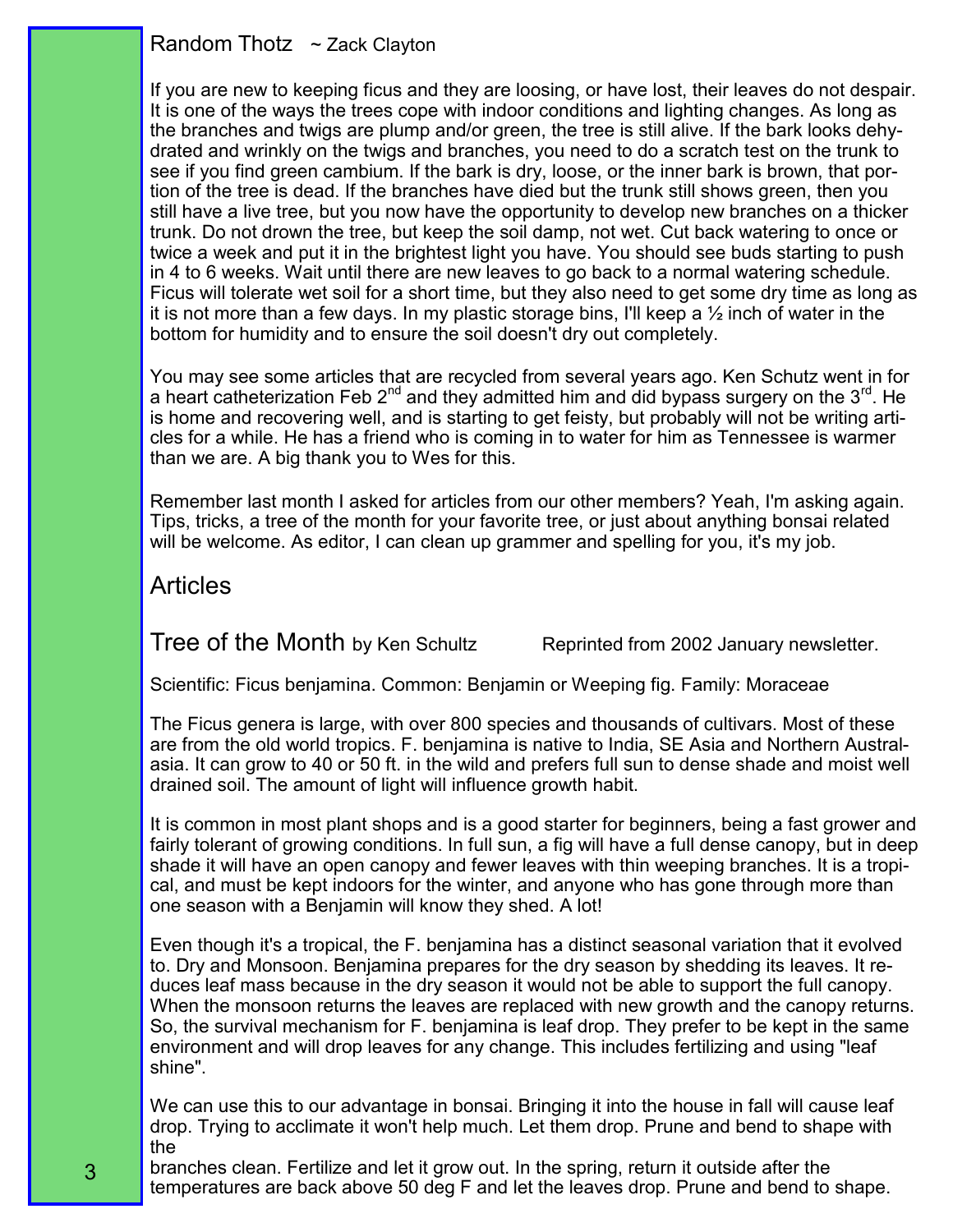Now the growth pattern is going to be very thick and dense and (eventually) give you those nice thick trunks we all seem to like.

Fertilize when growing with a balanced fertilizer. Wait for those leaves to start coming out after

leaf drop. The leaf color can help you diagnose what is going on. Moisture stress will usually cause yellow leaves to drop, and light changes will usually cause green leaf drop.

Jose Cueto does a lot of his maintenance shaping to make a nice canopy silhouette. He keeps the growth in bounds by pinching and bending the branches by hand. He says, "As far as keeping the figs looking 'neat', I'm constantly pinching them, especially in the summer months when they are growing most vigorously. I normally let the shoots elongate 2 or 3 nodes before cutting them back into the silhouette, which is usually the "umbrella" I liked to use for this variety. That's another reason why it's good to have a drawing, sketch or picture showing the 'right' size and silhouette intended for the bonsai, to ensure it doesn't grow out of proportion."

Jose doesn't use much wire on established figs. He bends the branch in his hands until he can just feel or hear the cambium start to break and then he leaves it. He does this when he waters and says he gets very quick results with this method.

The main problem with Ficus in general is they are poisonous! They can cause dermatitis, and allergic reactions are caused by exposure to the sap. Symptoms are itching, cough, and wheezing following frequent contact and exposure to sunlight. People with latex allergies are commonly susceptible. So, after working on your figs, wash your hands!

Book Report Reprinted from 2003 January newsletter

The Bonsai Book of Practical Facts by Jerome Meyer

This is a book I checked out of the Club library. It isn't an easy read, but its packed with jems and information. It's like an organized scrap book of 25 years of notes about bonsai. I would say its primary value is as a reference to use with a specific problem. This would be my first "go to" book to find a solution to a problem. There is a good chance there is something in here to help you out. To just read it is a little like reading a lecturer's notes. If you've heard the speech its easy enough to follow along, but tough going if you haven't.

That said, there are some really good parts for just browsing. There are sections with before and after pictures (all B&W, no color) and a half page of text explaining what was done, and why. This is one of the real strengths of this book. It not only tells what was done to a tree, but the reason for doing it that way.

The chapters include; styling, "birth", soil, training, wiring, moss, watering, fertilizing, winterization, pest control, and display, with small nuggets thrown in as one or two page items. These are detailed in the Table of contents and an extensive index. If I had a problem that was covered in this book, I am confidant I could turn to it in 30 seconds or less. This book is 126 pages of collected bonsai wisdom. ~ Zack Clayton

Editors Note: I really hope this is still in the library and wasn't culled in a clean out. I know several B&W books were disposed of as being "out of date".

#### Monthly Care

For some reason lot of trees die about this time of year – usually because we slack off ts winter, and colder than the last several winters. Keep an eye on your trees that are down outside and water if needed when the temperature gets above freezing. If you let them get to dry, the roots will freeze dry and kill the tree. Keep your inside trees watered but not soaked.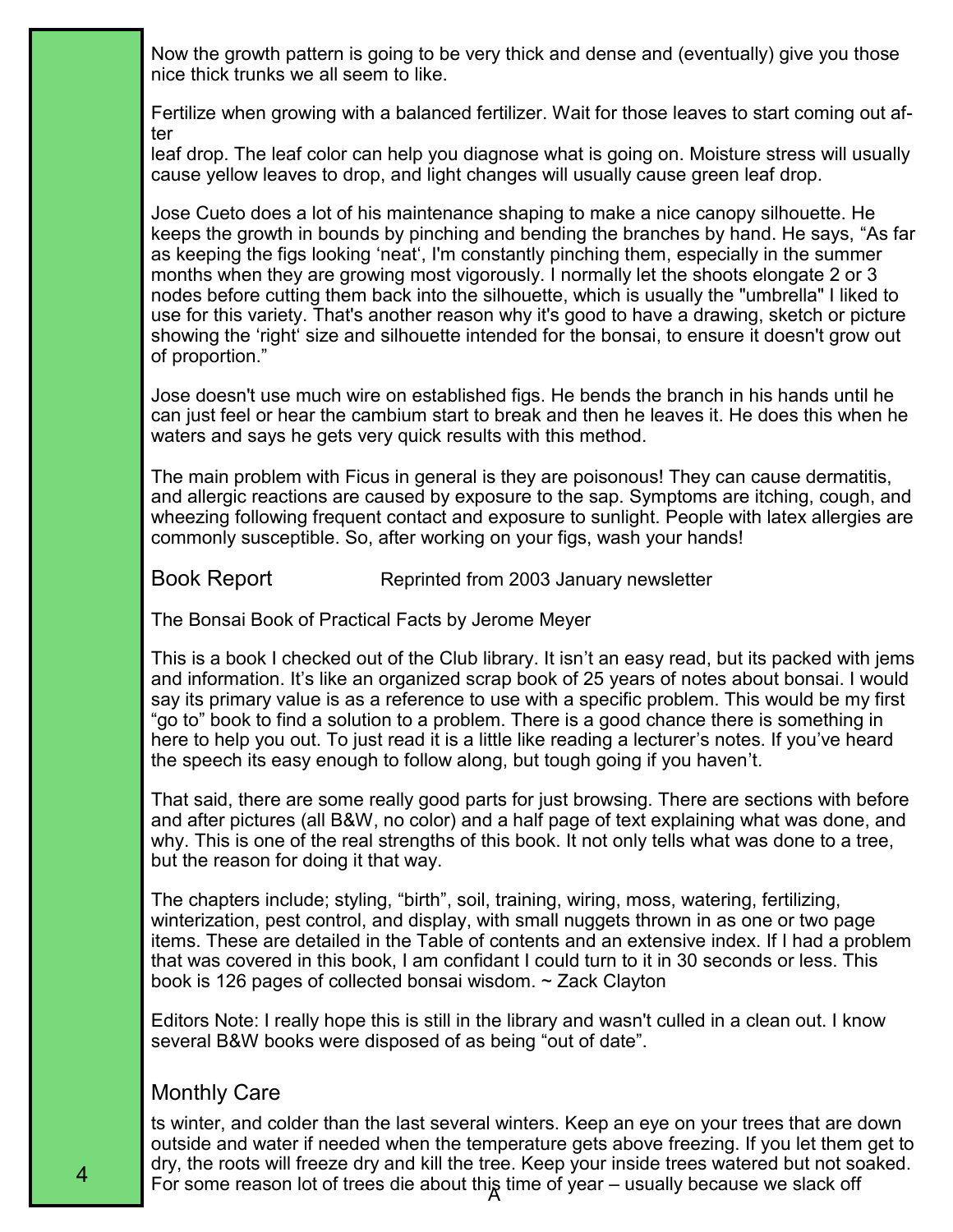watering and don't notice the desert like soil that occurs. Wet roots may come back with care, dry roots are dead roots.

Are you starting to consider what you will be repotting next year? Will you need a new pot, different shape, larger size, different color or texture? Start thinking about this now. The board is considering placing a pot order for spring repotting. That decisions will be made by popular demand and "pre order pot sizes. We can order special pots for you as easily as we can order generic crowd pleasers but the preorders will be the decision point. . If you have a favorite pot supplier, share it with us. Order your pots from the club and save on shipping. We will be placing a wire and tool order also, so figure out what you want to get. Again, demand will be the decision point.

#### Found on the Web

The Columbus Bonsai Society now on YouTube! [By Ryan Huston](https://www.ry2tree2.com/) / Ry2Tree2 Bonsai (www.Ry2Tree2.com)

In an increasingly digital age, the CBS is now offering selected recordings of our general meetings on our new Columbus Bonsai Society Youtube channel. As I mentioned at our January meeting, as our club librarian I will be recording meetings and periodically editing them for release to the public. The club hopes this will aid our educational mission around bonsai as well as cater to



members who cannot always make it to meetings due to other obligations. We look forward to continuing to build one another's bonsai knowledge through our in-person workshops and meetings and hope that this online opportunity becomes a helpful supplement to our regular bonsai learning opportunities. See the links below to subscribe to our channel as well as see the two meetings we have posted so far from October and November of 2021.

CBS YouTube channel [https://www.youtube.com/](https://www.youtube.com/channel/UCMUxTwUO5Ja2zXIRetMqjPQ) [channel/](https://www.youtube.com/channel/UCMUxTwUO5Ja2zXIRetMqjPQ) [UCMUx-](https://www.youtube.com/channel/UCMUxTwUO5Ja2zXIRetMqjPQ)[TwUO5Ja2zXIRetMqjPQ](https://www.youtube.com/channel/UCMUxTwUO5Ja2zXIRetMqjPQ)

Todd Schlafer Finds the Trunkline - Full Demonstration - Oct 2021 -[https://](https://www.youtube.com/watch?v=fdDGJGTmBdA) [www.youtube.com/watch?](https://www.youtube.com/watch?v=fdDGJGTmBdA) [v=fdDGJGTmBdA](https://www.youtube.com/watch?v=fdDGJGTmBdA)

Time-Saving Tools for Growing Healthy Tropical Bonsai Indoors – Nov 2021 -[https://](https://www.youtube.com/watch?v=XYuTftTWNYA) [www.youtube.com/watch?v=XYuTftTWNYA](https://www.youtube.com/watch?v=XYuTftTWNYA)

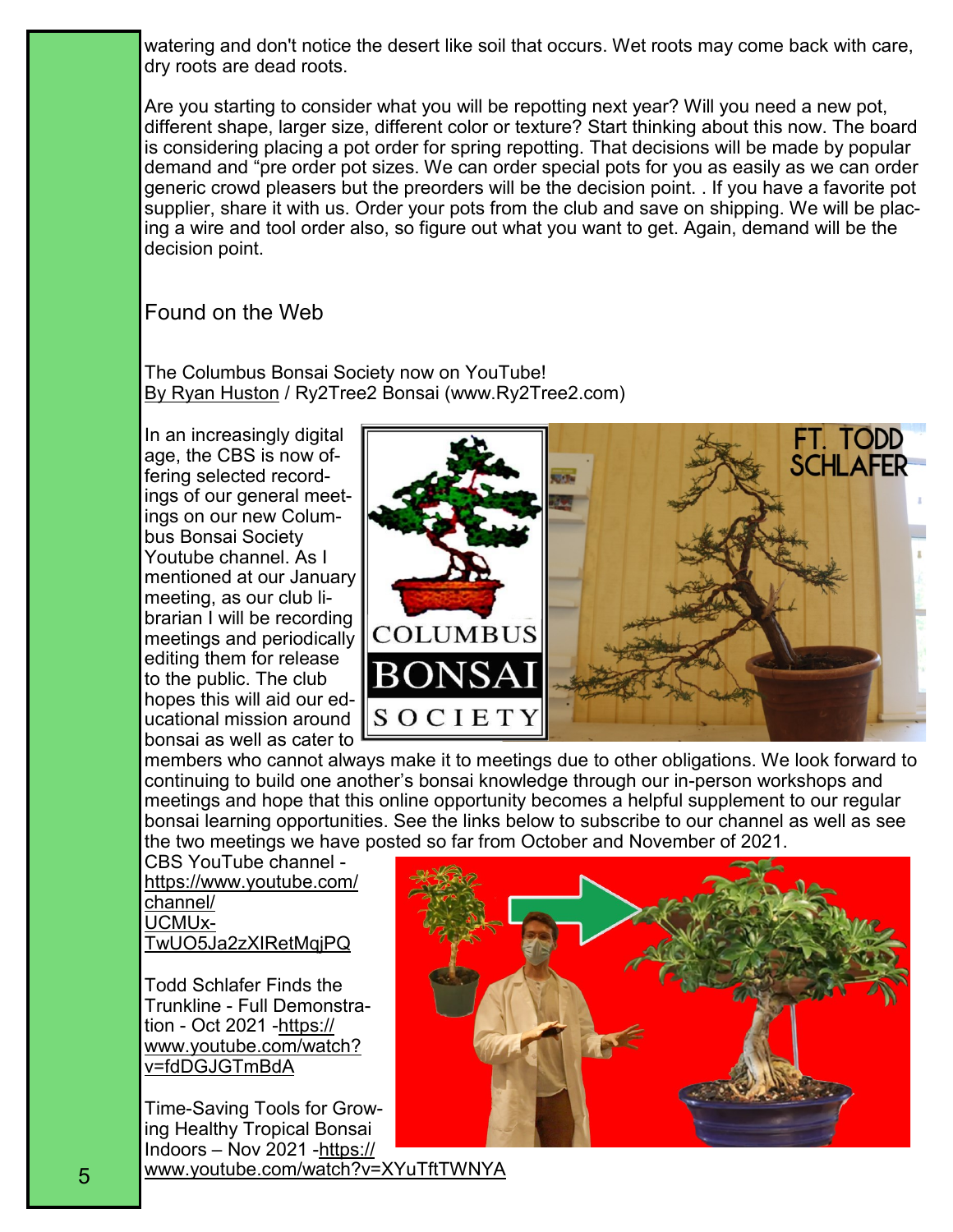[https://bonsaitonight.com/2022/02/04/four](https://bonsaitonight.com/2022/02/04/four-year-progression-making-a-shimpaku-juniper-from-graft/)-year-progression-making-a-shimpaku-juniper-from-graft/ Four Year Progression: making a shimpaku Juniper from graft – Jonas Dupuich. A styling study with fresh grafts and a rebuild of the tree.

[https://bonsaitonight.com/2022/01/28/developing](https://bonsaitonight.com/2022/01/28/developing-chojubai-tips-from-left-coast-bonsai/)-chojubai-tips-from-left-coast-bonsai/ development and pruning tips on chojubai—Jonas Dupuich.

### C**oming Attraction**s

March 20, we will have Huth-A-Palooza STRARRING our very own Ken Huth. If you have never been to one, Ken brings an amazing amount of material priced to sell. Many kinds of Bare Root seedlings, up to established specimens.

Plus we will have a corner group covering repotting from start to finish if you have never done that. Ken may have some pots for his stuff, or bing your own and tree. I am not sure about soil.

COCSS are hosting a special Feb event with presenters from Bartrop Plants. If you haven't heard of them they are well worth getting to know. They specialize in orchids and aroids that are environmentally sourced and grown, including many that would be perfect for kusamono.

This year we are focusing on growing our membership and strengthening ties with other local plant clubs so we would like to invite members of the Bonsai club to join us in Feb.

Could you please reach out to the Bonsai board to see if we could post this in the Bonsai monthly newsletter? If not I totally understand.

The Central Ohio Cactus & Succulent Society would like to welcome CAVS members to our **February 19th special presentation by Bartrop Plants** -

Can you grow an orchid on a windowsill like a cactus? And is your plant sourced environmentally friendly?

What once used to be known as a grocery store plant that would typically just rot or "die" after the flowers have fallen off. In the midst of a huge houseplant boom, orchids have been grown and cultivated by growers and hobbyists for hundreds of years. But does anyone actually know much of whats out there besides what you find at your local grocery store? Andres and Dennis specialize in orchids that any newbie houseplant hobbyist can grow just as if it were any other plant. For this talk, we'll be sharing our knowledge about the best indoor friendly orchids to start with. As well as orchids that can grow alongside cactus and other odd ball houseplants and most importantly where this plants come from! Lastly, we'll be sharing the importance of conservation and why you should care about where you get your plants and why conservation matters within the orchid and plant community."

For additional details please check out our Facebook event page [https://www.facebook.com/](https://www.facebook.com/events/1134466977289714) [events/1134466977289714](https://www.facebook.com/events/1134466977289714) or our Facebook Group [https://www.facebook.com/](https://www.facebook.com/groups/262062883970701) [groups/262062883970701](https://www.facebook.com/groups/262062883970701)

Hope to see you all there!!! C.O.C.S.S

March 20, we will have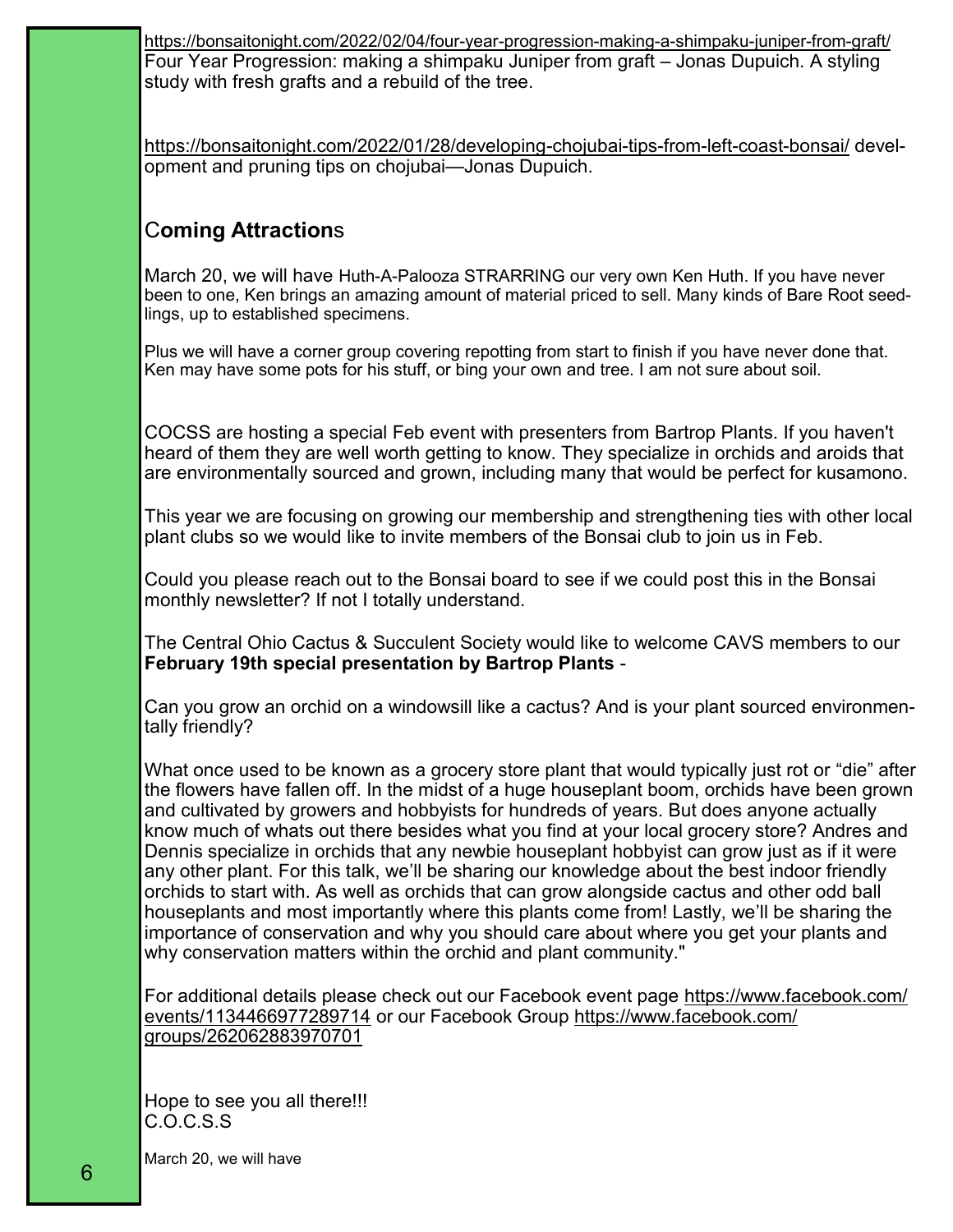#### Bonsai Here and Beyond the Outerbelt

Meetings are the third Sunday of the Month unless stated otherwise. Our schedule is back to meetings at Franklin Park on the third Sunday at 2:00 for general meetings, and 10:00 for scheduled workshops. Please stay tuned for new developments as we get short notice from FPC of location changes. Thanks for your understanding and patience! Remember that Masks are required in Columbus.

February 19 Central Ohio Cactus Society Meeting with guest Bartrop Plants.

- February 20 A Bonsai Fundamentals twofer- Soil and Wiring.
- March 20 Its that time of year for Huth-A-Palooza STRARRING our very own Ken Huth. If you have never been to one, Ken brings an amazing amount of material priced to sell. Many kinds of Bare Root seedlings, up to established specimens. Plus we will have a corner group covering repotting from start to finish if you have never done that. Ken may have some pots for his stuff, or bing your own and tree. I am not sure about soil.
- April 24 **Note: this is the 4th Sunday.** Guest artist Will Baddeley, Nationaly recognized for natural carving.
- . April 30 Arbor Day at Dawes Arboretum 11:00 to 3:00
- May 15 Sergio Cuan workshop 10 AM, and a Demo/Lecture at the meeting. He has demoed for CBS before at one of our remote meetings in 2019. Details to follow.
- May 27-30 2022 Brussels Bonsai Rendezvous and Memphis Bonsai Society coordination of the next ABS Learning Seminars. Shuttles will run the entire weekend. This is still in the early planning stages and information may change.
- June 19 Jim Doyle, Details pending.
- July 17 TBD
- August 21 TBD Picnic at Oakland?

September 16 Show Setup 3:00 at Dawes Arboretum, Tree drop off 6:00 September 17-18 Jim Doyle, Chase Rosade - Special 50<sup>th</sup> CBS Show Guests September 17 Show at Dawes Arboretum 10:00am – 5:00pm September 18 Show 10 – 5, and Tear down/tree pickup at 5:00pm

October 16 TBD

November 12-13 Pacific Bonsai Expo, Bridge Yard event space, Oakland, California

November 20 Officer Elections, and something late fall and early winter

December TBD Club Dinner

Information in this newsletter is freely re-publishable. Bylines and Articles may be republished with appropriate attribution to the authors and reciprocity with the newsletter or magazine issue.